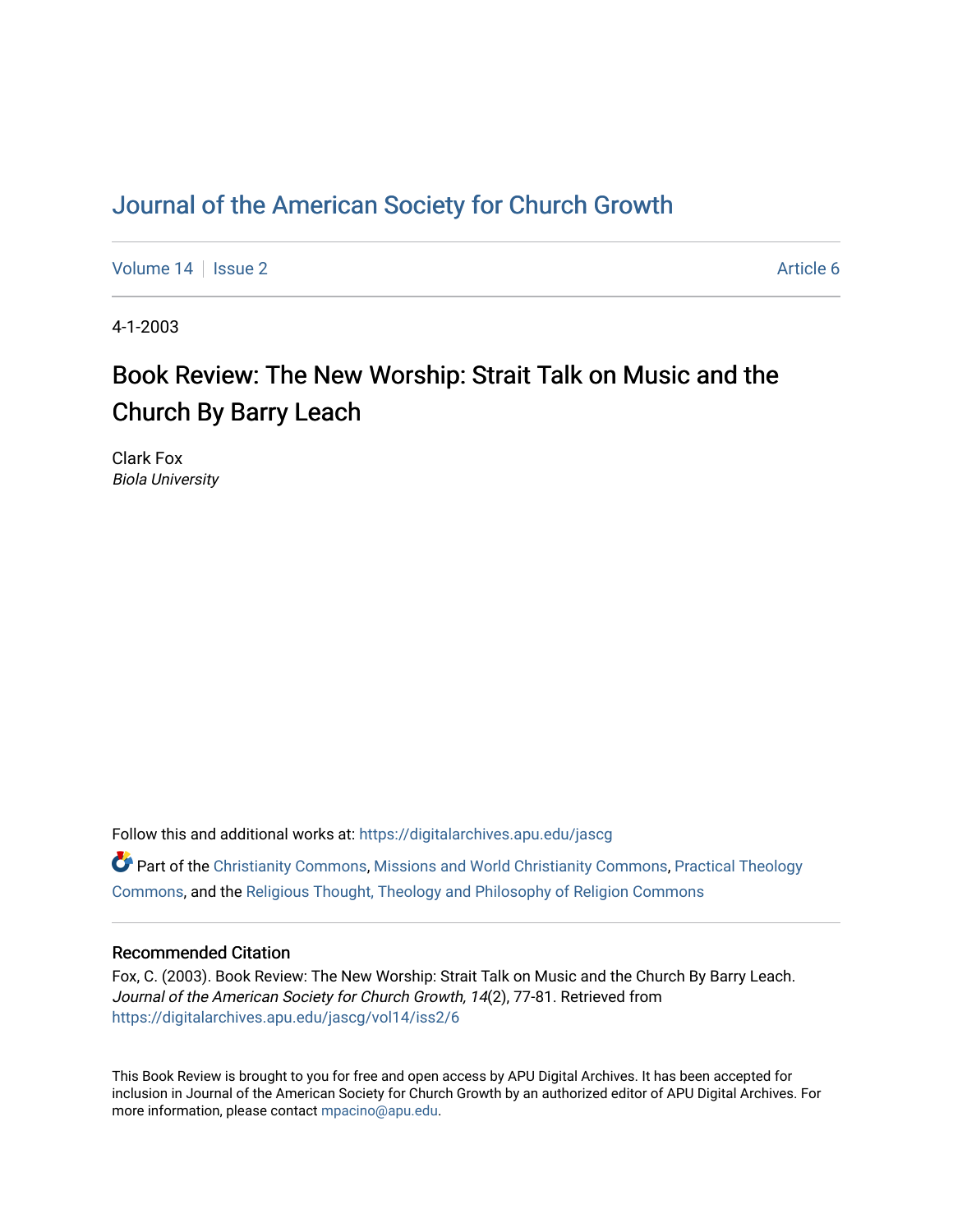## **Book Review**

#### **The New Worship: Strait Talk on Music and the Church.**

#### **Reviewed by Clark Fox**

Liesch, Barry. The New Worship: Strait Talk on Music and the Church. Michigan: Baker Books, 2001. 269 pp. \$16.99.

*The New Worship,* by Barry Liesch, deals with the importance of worship in the church, and the current problems the church is faced with as it is adapting to the changing culture and its new taste in music. The goal of the book is to seek balance in the use of hymns and choruses so that the church will remain relevant to the culture while remaining instructive. Barry is well equipped for this task. He is a professor of music at Biola University, who has also served several churches as music/worship director.

This book mainly deals with the new trend towards choruses in the church. While the author is in no way against this new movement, he does point out some possible downfalls and suggests appropriate solutions. Leisch suggests that, while the choruses have many great qualities, if they aren't chosen with care or blended with hymns, then we could lose the valuable teaching ability we once had in worship. Not only that, but many choruses are dangerous in that they promote "instant gratification, intellectual impatience, a historical immediacy, and incessant novelty" (21).

Liesch points out that there is not one right style of worship, and therefore we should not argue one style is more spiritual than another. He does, however, plea with chorus leaders to integrate more hymns into their sets. The reason being that most choruses repeat simple ideas, never developing fuller thoughts as the hymns do. According to Leisch, if we were to do away with hymns completely, then the church would lose an invalu-

Journal of the American Society for Church Growth, Spring 2003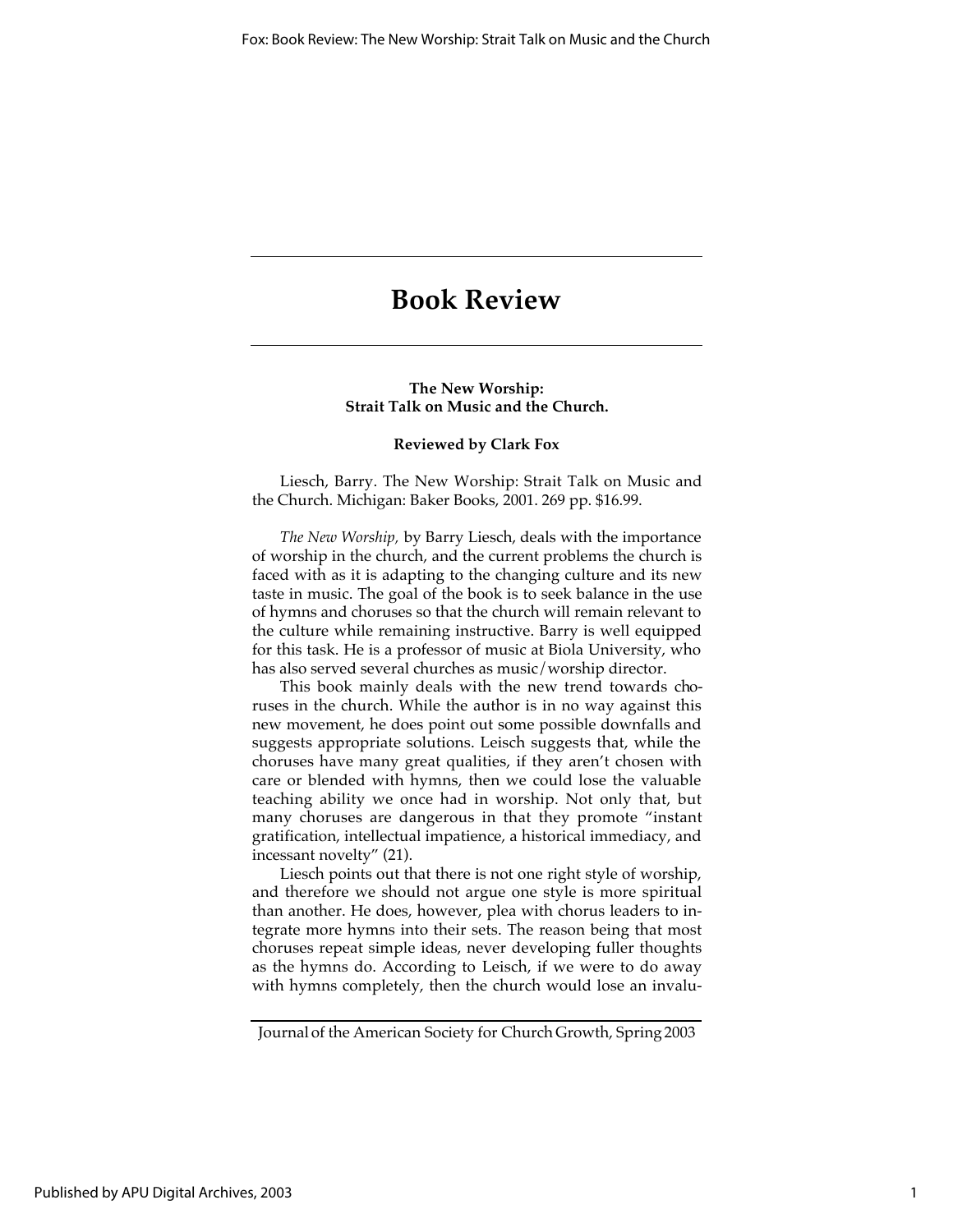#### 78 Reviewed by Clark Fox

able teaching tool. On the other hand, the music used in most hymns is out of date and irrelevant to today's generation, and thus must be restyled in music they can appreciate.

Liesch goes on to establish the purpose of worship by examining Colossians 3:16 and Ephesians 5:18-21. According to Colossians 3:16 there are "…two audiences in our worship, (1) God and (2) our fellow worshipers" (38). This leads Liesch to the conclusion that the privatized experience of many Gen-Xers is wrong. Ephesians further proves his point by its emphasis on speaking, singing, psalming, giving thanks, and submitting to one another. Furthermore, Liesch draws six principles for worship from these two passages: (1) sing to the Lord, (2) sing to one another, (3) teach and admonish one another with song, (4) value variety, (5) recognize that grace motivates praise, and (6) see worship as one way to be filled with the Holy Spirit (51).

Once Liesch has done this, he defends Free-Flowing Praise and spends a lot of time showing how affective it can be when properly balanced with hymns. Several chapters are written to show how to practically set up one's own Free-Flowing Praise Service. He even goes over what type of songs to play when and why.

After all of this, Liesch defends the term "performance" in reference to worship. According to him: "to perform is to do something complicated or difficult with skill in public with a view toward serving and ministering" (126). Kierkegaard saw three levels to worship, (1) the people should be the performers of worship, (2) the pastor and worship leaders the prompters of worship and (3) God is the audience (123).

Later, Liesch encourages older believers, through the example of Peter and Cornelius, to put their preferences aside and meet the needs of the younger generation. The book concludes with some practical advice on how to deal with volunteer and staff relations and how to attract worship leaders.

The overall purpose of the book is to advocate worship in the church that is both relevant to the culture and accomplishes its teaching function. The author does a good job supporting this premise and then shows how such a worship service could be practically used in a ministry. Liesch uses several different means to prove his point, he first addresses the current popularity of choruses and the need for integration of musically transformed hymns for teaching purposes. He then turns to Scripture to support the importance of the corporate teaching aspect in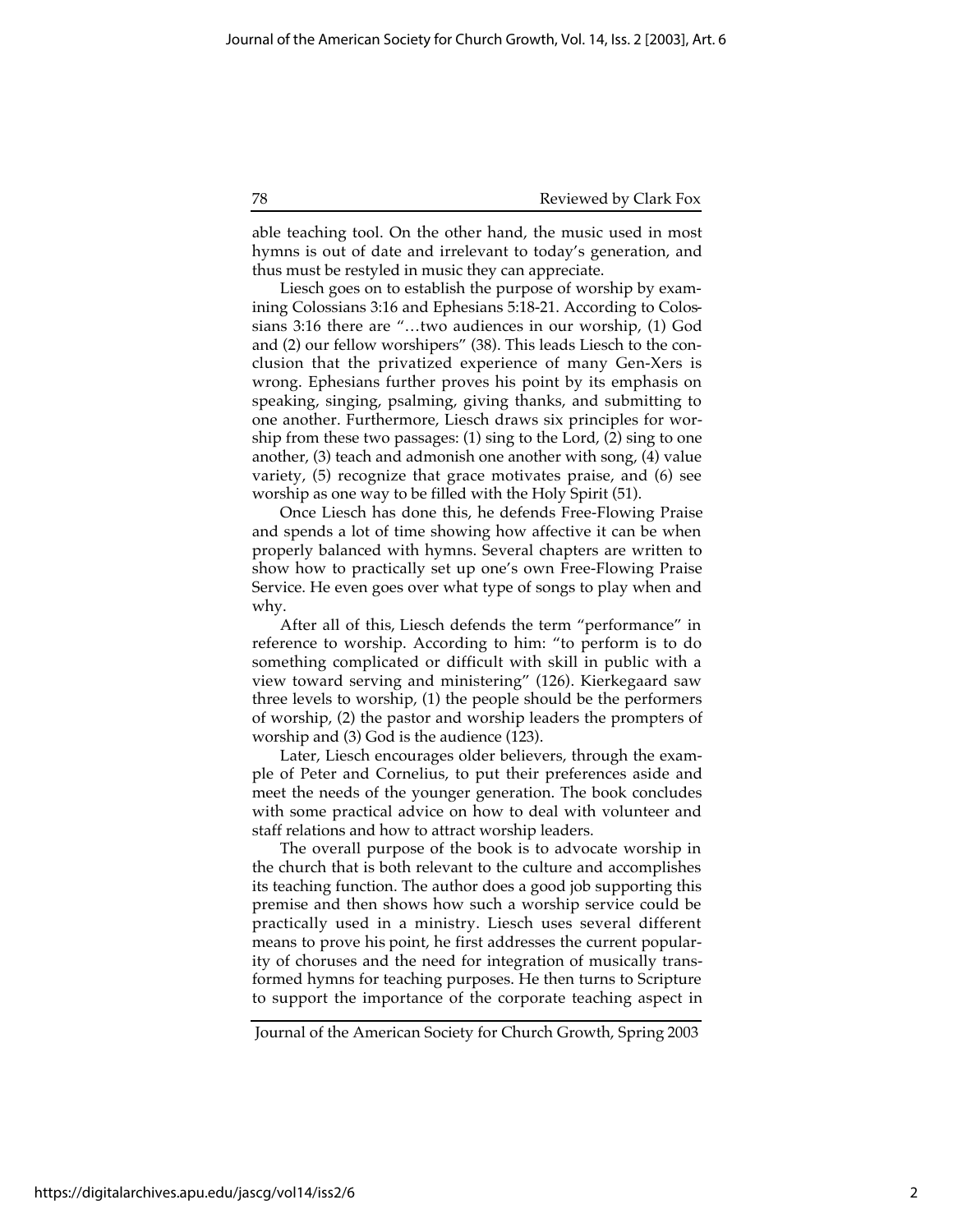#### The New Worship: Strait Talk on Music and the Church 79

worship. Once this has been established Liesch endorses the Free-Flowing Praise Service and outlines how it should be setup to maximize its effectiveness. This is followed by a section dealing with pressing issues and finally by a section on ministering with others.

Liesch's first argument points out the current trend toward choruses and away from hymns, establishing the cultural relevance of choruses. This premise is not well supported, using only a few quotes of support from Gen-Xers, most likely because it is an excepted fact. After establishing the cultural relevance of choruses, Liesch then criticizes their lack of depth and tradition. This is well supported in that Liesch shows how hymns play an important part in keeping us connected with our roots in the Protestant Reformation, and how many have great stories behind them, like *It Is Well With My Soul* (25-26). He later goes on to give examples of choruses' lack of depth (45), and how in depth hymns are (24-25). The conclusion of this section is that we need to integrate hymns, musically altered when necessary, into our chorus worship.

Liesch next turns to Scripture to support this integration. Through the use of Colossians 3:16 and Ephesians 5:18-21 Liesch shows the two audiences in worship (1) God and (2) our fellow worshipers (38). He then focuses on worship's purpose of teaching and admonishing one another to support the integration of hymns and new more in depth choruses. This section is very well developed and convincing.

Once Liesch has established the importance of a relevant and teaching worship, he then gives three ways to approach its layout. The first is called *The Wimber Five-Phrase Model* that was developed by John Wimber and Eddie Espinosa. This approach is merely a suggestion based on the experience of its formulators, who find support for it in Psalm 95 (55). Liesch does a great job introducing the model as a good approach to a worship service, while not claiming any biblical mandate or superiority for it.

After presenting the Wimber model, Liesch presents another model, *Journey Into The Holy of Holies,* and shows how it too can accomplish the goals of his premises. Liesch finally uses *Hustad's Isaiah 6 Order of Worship* in the same way.

The rest of the book fleshes out how to practically integrate such a worship service in one's church, a proper view toward "performance", and volunteer and staff relations. Liesch does an especially good job in the "performance" section on defining and

Journal of the American Society for Church Growth, Spring 2003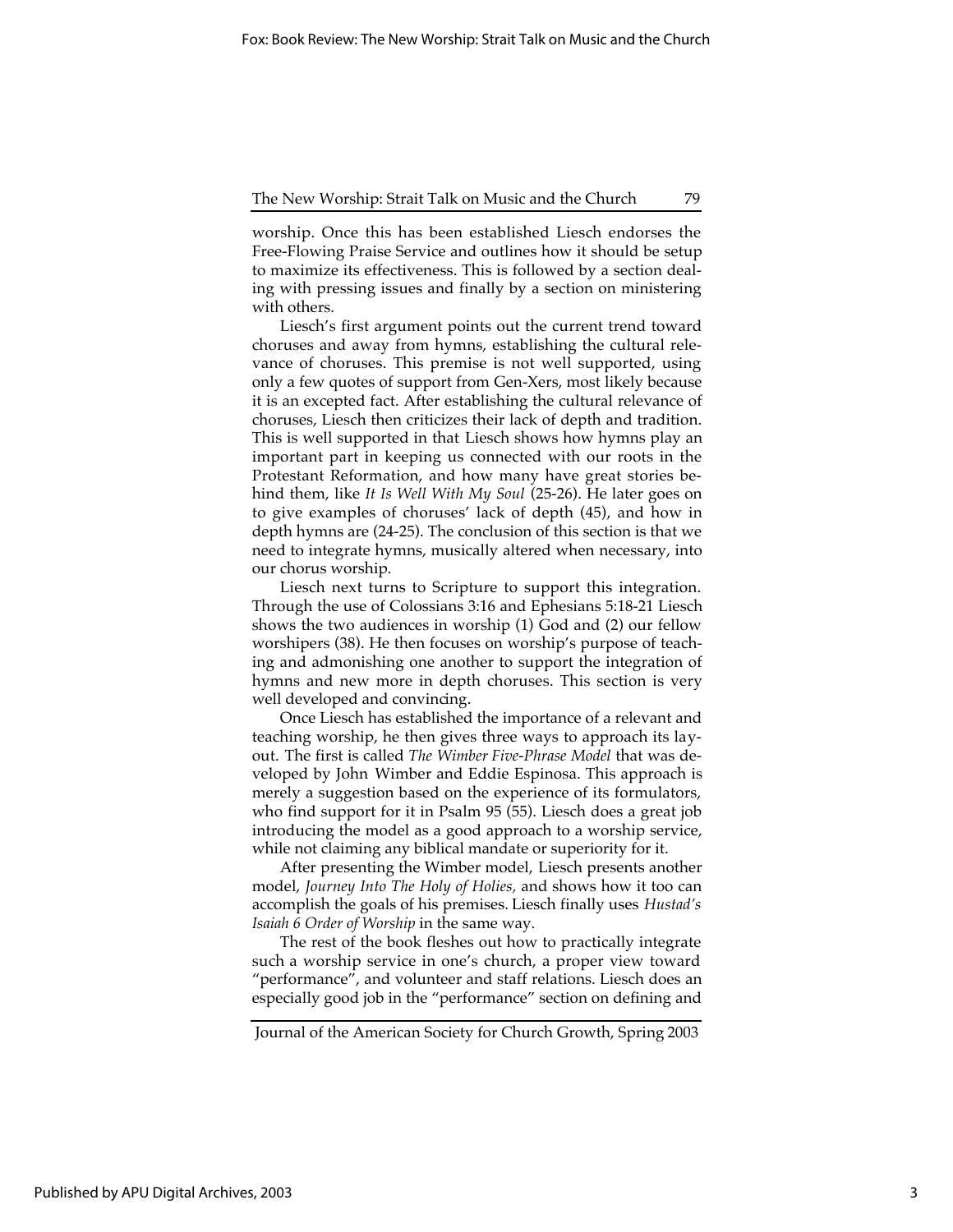#### 80 Reviewed by Clark Fox

defending the appropriate use of "performance" in worship.

As far as any biases of the author in the writing of this book, it should be noted that he is a music professor at Biola and that he has served as a worship leader for several churches. Working at a college certainly gives him a greater awareness of the current and upcoming trends in worship. Most of his experience is also more relevant to Southern Californians, who are certainly very different from anywhere else in the world. However, his overall premises are still good ones that do apply to most people and churches.

The strengths of this book are definitely the use of Scripture in support of the author's premises. The authority for what worship is to accomplish comes from God and not the author. Another strength is seen in how Liesch does not claim any one worship style to be more spiritual, but instead calls for relevant and teachable worship. Finally, the practicality of the book is a huge strength. Liesch spends a lot of time laying out how his theory can be practically applied. He also gives many useful steps a pastor can take to get his congregation more involved in worship.

The one thing I did not agree with was a quote by Bruce Leafbald that stated, "If God comes first in our lives and first in our churches, then worship must come ahead of everything else we do" (157). While I agree that worship (glorifying God by enjoying him forever) is the end means of everything we do, our first job in the church must then be to prepare our congregation so they can worship God in a worthy manner. Therefore, the primary focus needs to be on instilling a God-sized view of God in our flock through preaching and practical living.

All in all this book is very well written. It uses Scripture to support its premises very convincingly, while not claiming any one style as more spiritual than another. The practical application of the book is excellent and helpful. I would definitely recommend the book to pastors and worship directors.

#### Reviewer

Fox, Clark. Mr. Clark studied Film for two years at San Diego State University. He has a B.A. in Christian Education and a Minor in Bible from Biola University and is currently a M.Div. student at Talbot School of Theology. Called to youth ministry, Clark served High School Ministry for two years. He is the Co-

Journal of the American Society for Church Growth, Spring 2003